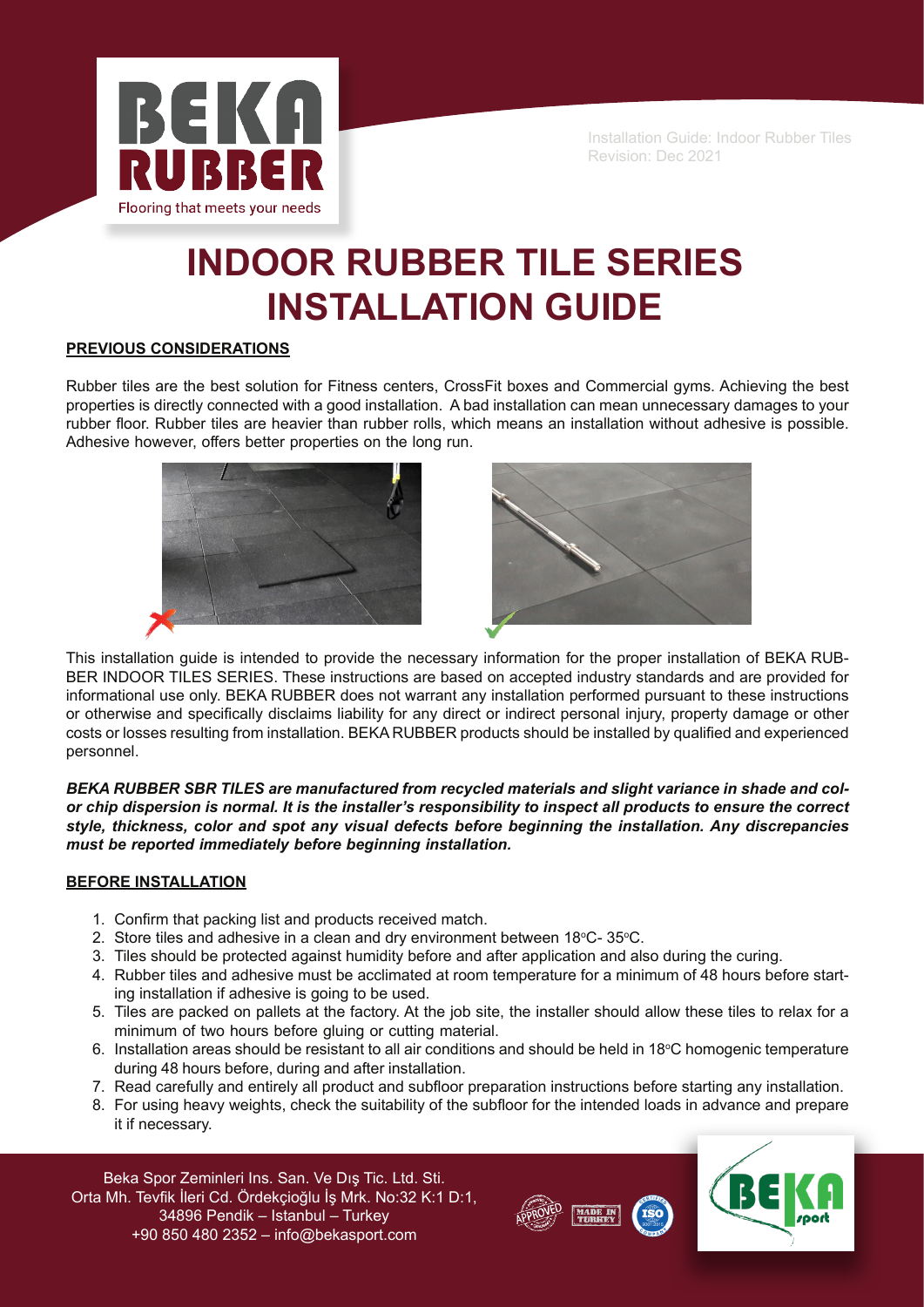

# *SUBFLOOR PREPARATION*

- *a. WARNING*: Particle board, chip board, Masonite, and lauan are not suitable underlayment.
- b. Subfloor MUST be dry, clean, smooth, level, and structurally sound. It should be free of dust, solvent, paint, wax, oil, grease, asphalt, sealers, curing and hardening compounds, alkaline salts, old adhesive residue, and other extraneous materials,
- c. Mechanically remove all traces of old adhesives, paint, or other debris by scraping, sanding, or scarifying the substrate. **Do not use solvents.** All high spots shall be ground level and low spots filled with an approved cementitious based patching compound. **Gypsum based patching and leveling compounds are not acceptable.**
- d. Always allow patching materials to dry thoroughly and install according to the manufacturer's instructions. Excessive moisture in patching material may cause bonding problems or a bubbling reaction with the adhesive. When gluing your flooring down, it is imperative that the sub-floor is free of any moisture.
- e. Subfloor should be strong as structural and it must have a surface which is properly straight, without holes or cavities bigger than 2mm.

# *SUBFLOOR FOR INDOOR RUBBER TILES*

# *Flat Concrete*

Of all the potential surfaces for installing rubber, a flat concrete surface is probably the most ideal. Rubber tiles over flat concrete provide a consistent, long-lasting foundation, which creates great long-term quality. Rubber flooring requires a solid, level surface, and concrete is nearly perfect for this need. However, you want to make sure that there is not a high level of moisture within or underneath the concrete, as this can seep upward, become trapped between the concrete and rubber and cause problems.

Before installing rubber tiles on concrete, be sure that the subfloor has been entirely hardened and cured (about 45 days at least). Minimum pressure resistance of the concrete should be 3000 psi.

While rubber tiles are a perfect floor for flat concrete slabs, when placed without adhesive, it can shift and move underneath your foot, creating a potentially dangerous safety hazard. Therefore, it's better to use an adhesive to keep the rubber flooring in place. Else, double side tape can be used in order to fix the tiles. Ideally, tiles touch on a wall and this way, after carefully adjusting, they stay in place without even double side tape.

**WARNING**: Concrete, floor patching compounds, toppings, and leveling compounds can contain free crystalline silica. Respirable crystalline silica (particles 1-10 micrometers) can be produced by cutting, sawing, grinding, or drilling. Respirable silica is classified by OSHA as an IA carcinogen and is known to cause silicosis and other respiratory diseases. Avoid actions that cause dust to become airborne. Use local or general ventilation, or protective equipment, to reduce exposure below applicable exposure limits.

#### **Ceramic Tile**

Another surface that is good for rubber tiles is ceramic tile, but because of the fragile nature of these materials, it may be necessary to include some sort of protection and subflooring. Even the best ceramic tiles can be brittle when used for heavy foot traffic or if weights are dropped, so it's possible to damage the tile if the rubber tiles used are too thin and the weight used goes over 80kg.

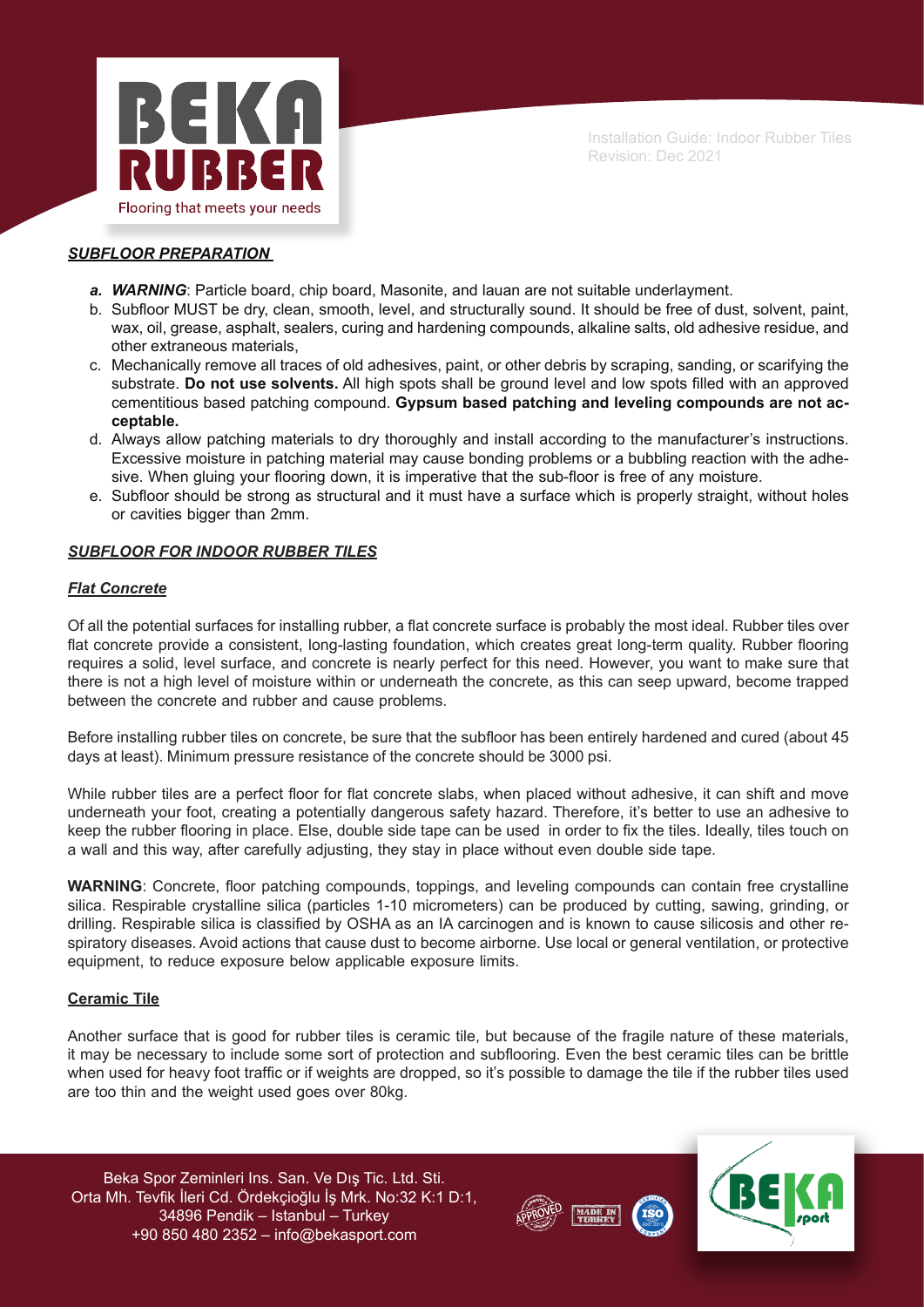

If you install rubber tiles over ceramic tile, you may notice some follow through. You could also see grout lines through the rubber flooring, especially if the grout is significantly deep in between the tiles. It is convenient a subflooring or padding to protect the tiles or prevent lines or creases.

# **Flat Hardwood**

If you want to cover hardwood, rubber flooring is actually a great choice. But there is a condition: rubber tiles over hardwood require a protective underlayment, especially for high-quality hardwood, so you can avoid staining the hardwood with the black color of the tiles.

# *While rubber tiles can be great for indoor hardwood floors, it is a poor option for covering outdoor wood decks.. INDOOR RUBBER TILES series are manufactured as INDOOR flooring.*

# **Carpet**

We do not recommend using rubber tiles over carpet. When you place rubber tiles over carpeting, the material will bunch up, creating tripping hazards and giving the surface an inconsistent, ugly appearance. Rubber can also cause damage to carpet, creating more problems for your flooring.

# **Rooftops & Outdoor Surfaces (Grass, Dirt, Rock, Etc.)**

INDOOR RUBBER TILES SERIES are designed and manufactured for INDOOR use. Many people want to turn their outdoor rooftop into a usable space. Assuming the structure has enough strength and integrity for foot traffic and weights, **RUBBER TILES FOR OUTDOOR** use are recommended.

# *INSTALLING INDOOR RUBBER TILES*

Installing INDOOR rubber tiles is a job that should be done by professionals, especially if we are talking about a commercial Gym. For home gym use, rubber tiles are a much easier option than rubber rolls. However, even in this case, a proper installation is recommended.

1) Loose lay out the tiles in the room as you would like them to look after a complete installation. Pay attention to color and patter design so they match as much as possible if rubber tiles contain EPDM flecks.

2) If cutting the tiles is necessary, accuracy in measurement is very important. Use a Straight Edge and a Utility Knife with a fresh blade. We recommend to cut the tiles slowly and steady in a place with enough light an space so appropriate cutting can be done.



An alternative would be to use an electric table saw (for straight-line fulltile cutting) or an electric jig-saw to cut around curves.



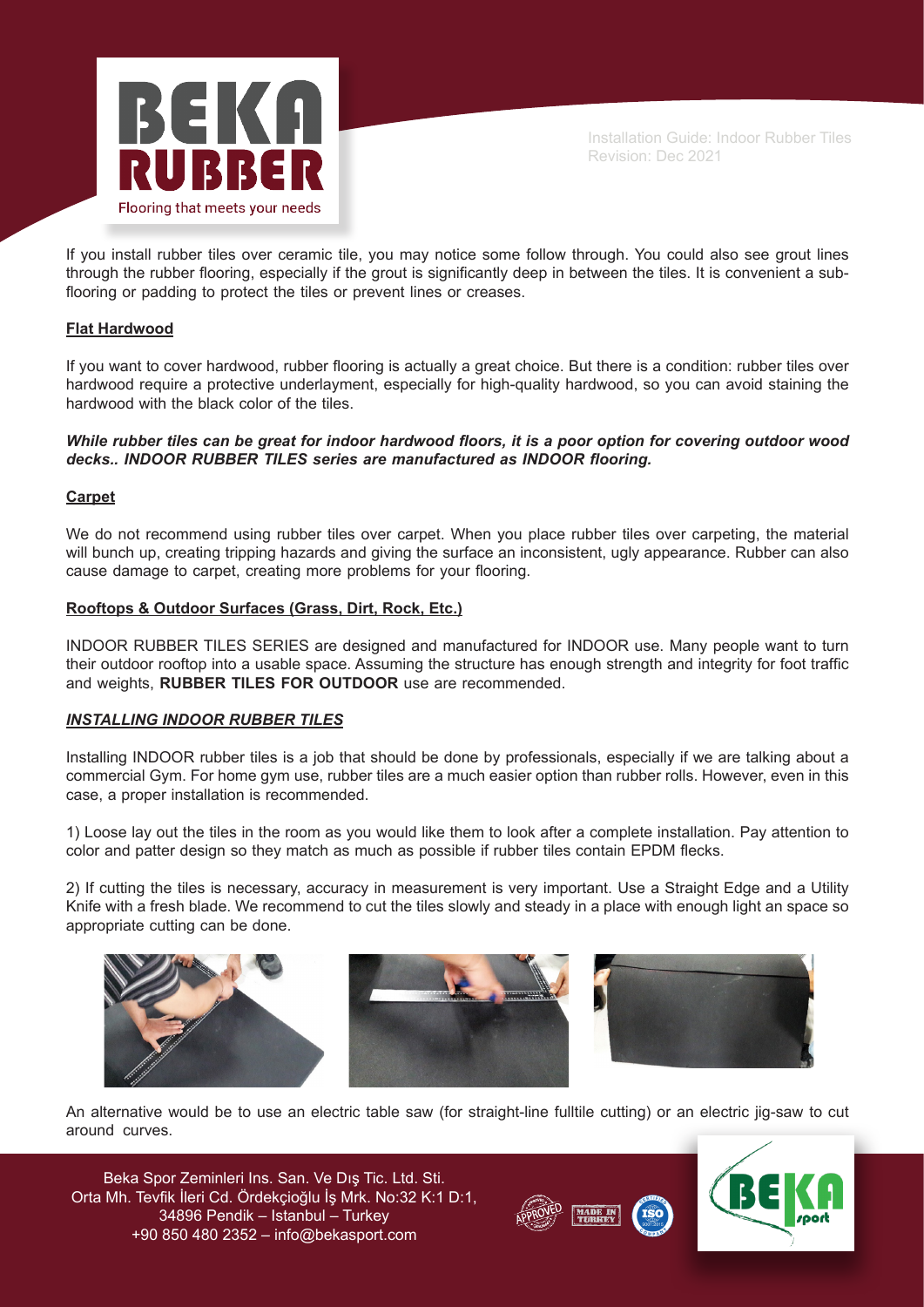

3) In case adhesive will be used for the installation, BEKA RUBBER recommends BEKA adhesive, a two component polyurethane based adhesive. Follow the instructions contained on adhesive package to achieved desired results. If another adhesive is selected, specific instructions from the manufacturer must be followed.

4) After mixing both components according to instructions, apply adhesive to the subfloor using a notched trowel. Take care not to spread more adhesive than can be covered by tiles within 15 minutes. The open time of the adhesive is 15 - 20 minutes at 20 $\degree$ C and 50% relative humidity.

**Note: The open time of adhesive is affected by temperature and humidity. High temperatures and high humidity will cause the adhesive to set quickly. Low temperatures and low humidity will cause adhesive to cure at a slower rate. The installer should monitor on-site conditions and adjust open time accordingly.** 

5) For a big space installation (100m<sup>2</sup> or more), it is possible to use adhesive on some tiles, that will offer a fixed point where other tiles can be adjusted. This way, you can save energy and money and avoid the problem of tiles moving.

6) Carefully lay the rubber tile into the wet adhesive. Immediately roll the floor with a 45-50kg. roller to ensure proper transfer of adhesive. Repeat this step for every tile until the whole subfloor is covered.

**NOTE: Never leave adhesive ridges or puddles, they will telegraph through the material. Do not allow BEKA adhesive to cure on your hands or the flooring. Cured adhesive is very difficult to remove. We strongly suggest wearing gloves. Immediately wipe off excess adhesive off floor with a rag slightly dampened with mineral spirits. Follow the mineral spirits with a rag dampened with water to remove the mineral spirits. Use mineral spirits sparingly. Saturating the rubber with mineral spirits may cause the adhesive to be pushed too deeply into the pores of the rubber.**



7) If some seams are gapping it is possible to hold them together temporarily with blue painters tape. Tape MUST be removed after adhesive has developed a firm set which is approximately 2-3 hours. Allowing tape to remain longer than 2-3 hours or using aggressive tapes may result in adhesive residue.

In some instances, it may be necessary to weigh down the seam until the adhesive develops a firm set. Boxes of cove base or tile work well. Keep traffic off the floor for a minimum of 48 hours. Floor should be free from rolling loads for a minimum of 72 hours. Foot traffic and rolling loads can cause permanent indentations or debonding in the uncured adhesive.